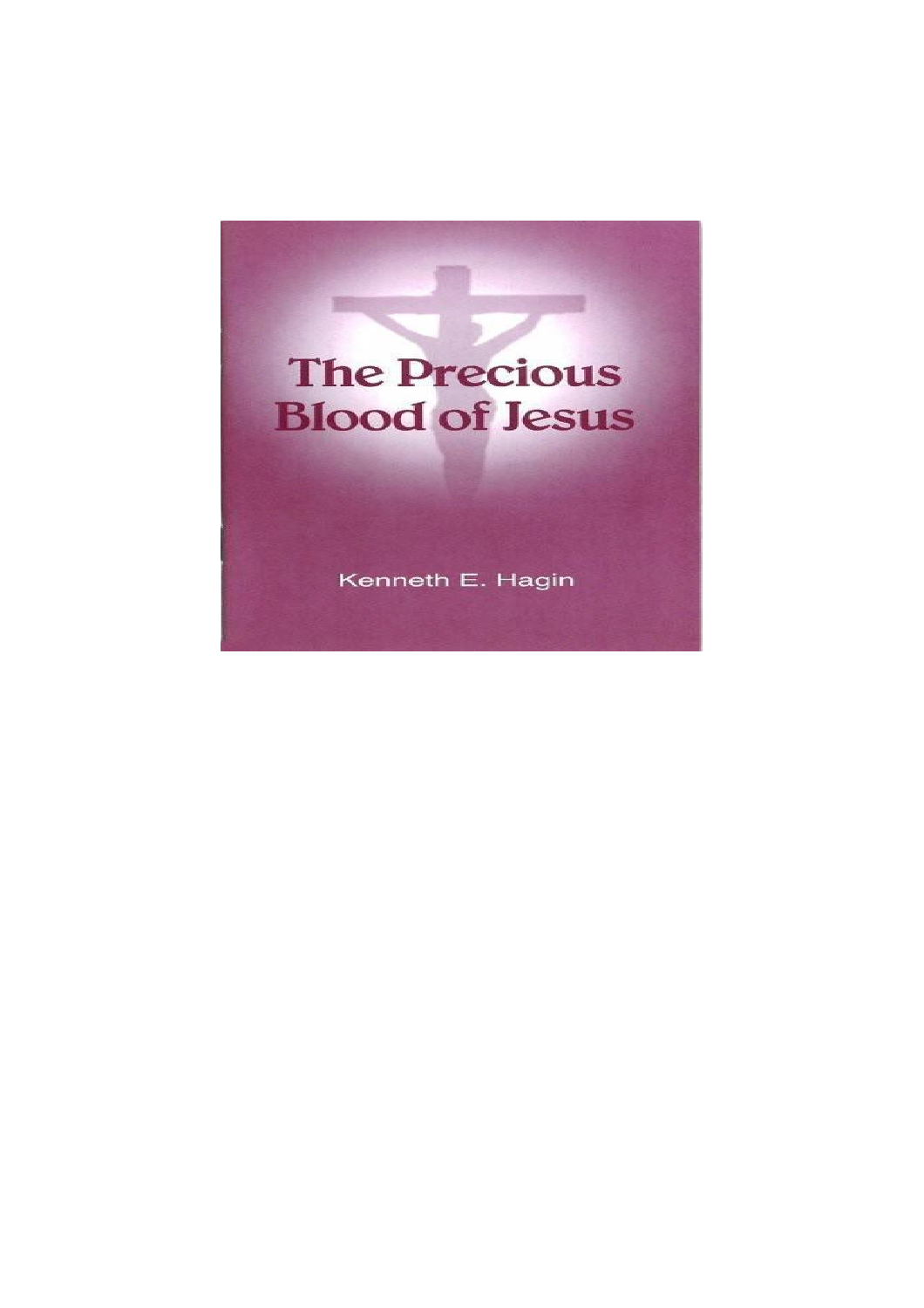### **The Precious Blood of Jesus**

Kenneth E. Hagin

### *Contents*

- 1 The Cleansing Blood
- 2 Come to God by the Blood
- 3 Pleading the Blood

A Sinner's Prayer to Receive Jesus as Savior

#### **Chapter 1**

### **The Cleansing Blood**

*Forasmuch as ye know that ye were not redeemed with corruptible things, as silver and gold, from your vain conversation* [your manner of life or conduct] *received by tradition from your fathers; But with THE PRECIOUS BLOOD OF CHRIST, as of a lamb without blemish and without spot . . . .*

—1 Peter 1:18,19

Circumstances make things precious.

I don't know whether or not you can realize how precious health is until you get sick. I don't know whether or not you can realize how precious it is to live without pain until you suffer pain. I don't know whether or not you can realize how precious food is until you suffer hunger.

Hunger makes food precious; thirst makes water precious; and poverty makes riches precious.

*Sin makes the blood of Jesus Christ precious.*

The blood of Jesus Christ is precious because of its REDEEMING power.

The Bible teaches that without the shedding of blood there is no remission of sin (Heb. 9:22). As we saw in our text, the Word of God teaches that the blood of Christ is precious. It is precious because of its redeeming power. We were not redeemed with silver or gold, but with the precious blood of Christ.

Paul, in giving his farewell message to the elders (or pastors) of the Church at Ephesus, said:

## **ACTS 20:28**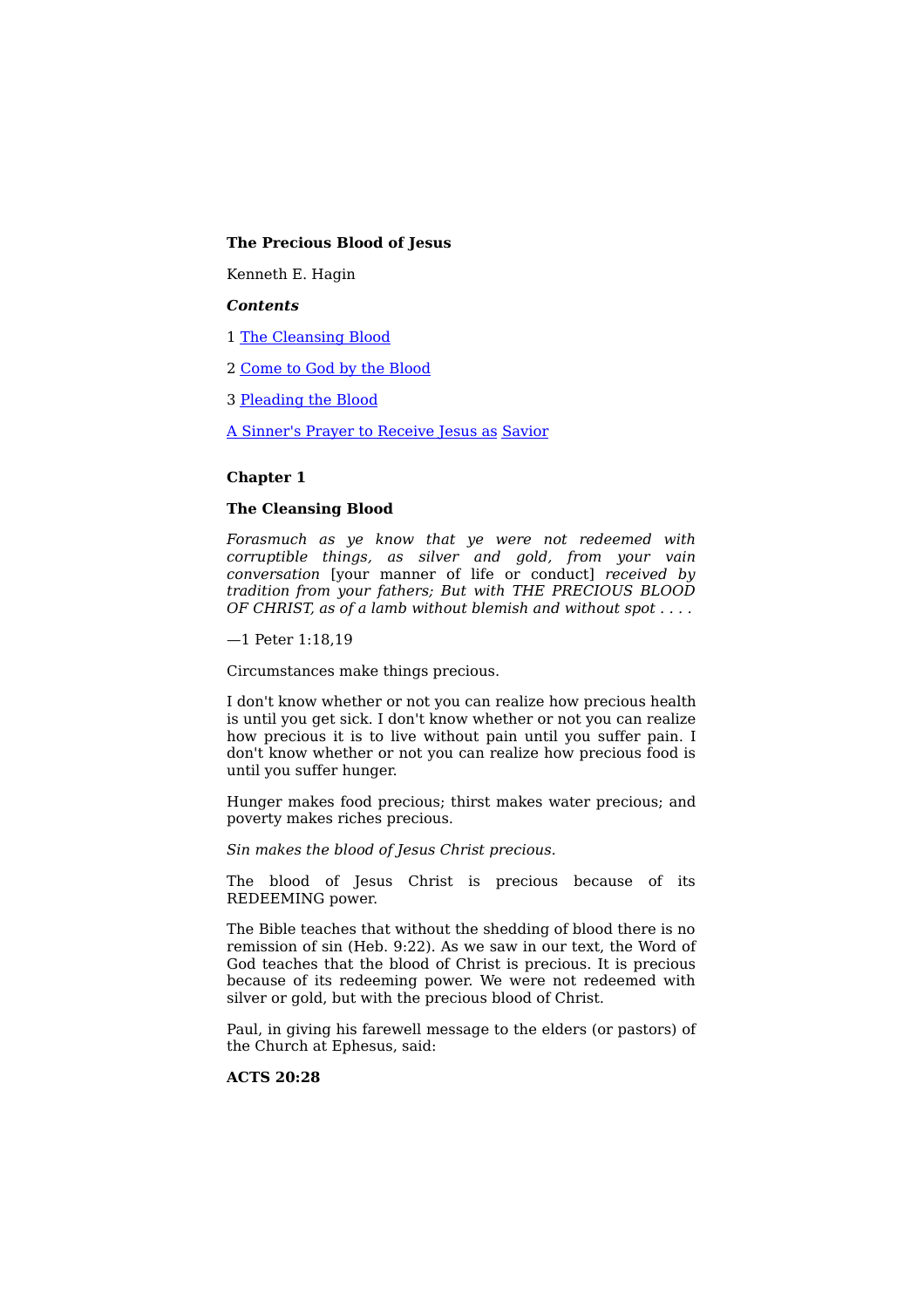**28 Take heed therefore unto yourselves, and to all the flock, over the which the Holy Ghost hath made you overseers, to feed the church of God, WHICH HE HATH PURCHASED WITH HIS OWN BLOOD.**

The blood of Jesus Christ is precious because of its CLEANSING power.

First John 1:7 says, *"But if we walk in the light, as he is in the light, we have fellowship one with another, and THE BLOOD OF JESUS CHRIST HIS SON CLEANSETH US FROM ALL SIN. "*

We used to sing songs about the blood—and we need to sing them again. One went, "What can wash away my sin? Nothing but the blood of Jesus. What can make me whole again? Nothing but the blood of Jesus."

Notice that the verse from First John said the blood " *CLEANSETH us from all sin.* "

In Revelation 1:5 we read, "... *Unto him that loved us, and washed us from our sins in his own blood."*

The Word of God teaches us that we have a better covenant, established on better promises (Heb. 8:6). Under the Old Testament law, the blood of innocent animals was shed. These animals were a type of the Lord Jesus Christ, for our text speaks of Him as being *"a lamb without blemish and without spot. "*

However, the blood of these sacrificial animals only covered the people's sins; it didn't cleanse the sins. That's why the Jews had to repeat these sacrifices at regularly stated intervals: Their sins were merely *covered,* not *cleansed.*

For example, if I were to spill some black ink on a black leather Bible cover, the ink might blend in so well you couldn't see it, yet the spot still would be there. So it was under the Old Covenant: The sin nature was still in man. Their sins were only covered!

Thank God, one thing that makes our New Covenant so much better than the Old is that He has washed us—cleansed us from all sin in His own blood!

We will look at this again, but let us go next to the Book of Hebrews.

#### **HEBREWS 8:7-9**

**7 For if that first covenant had been faultless, then should**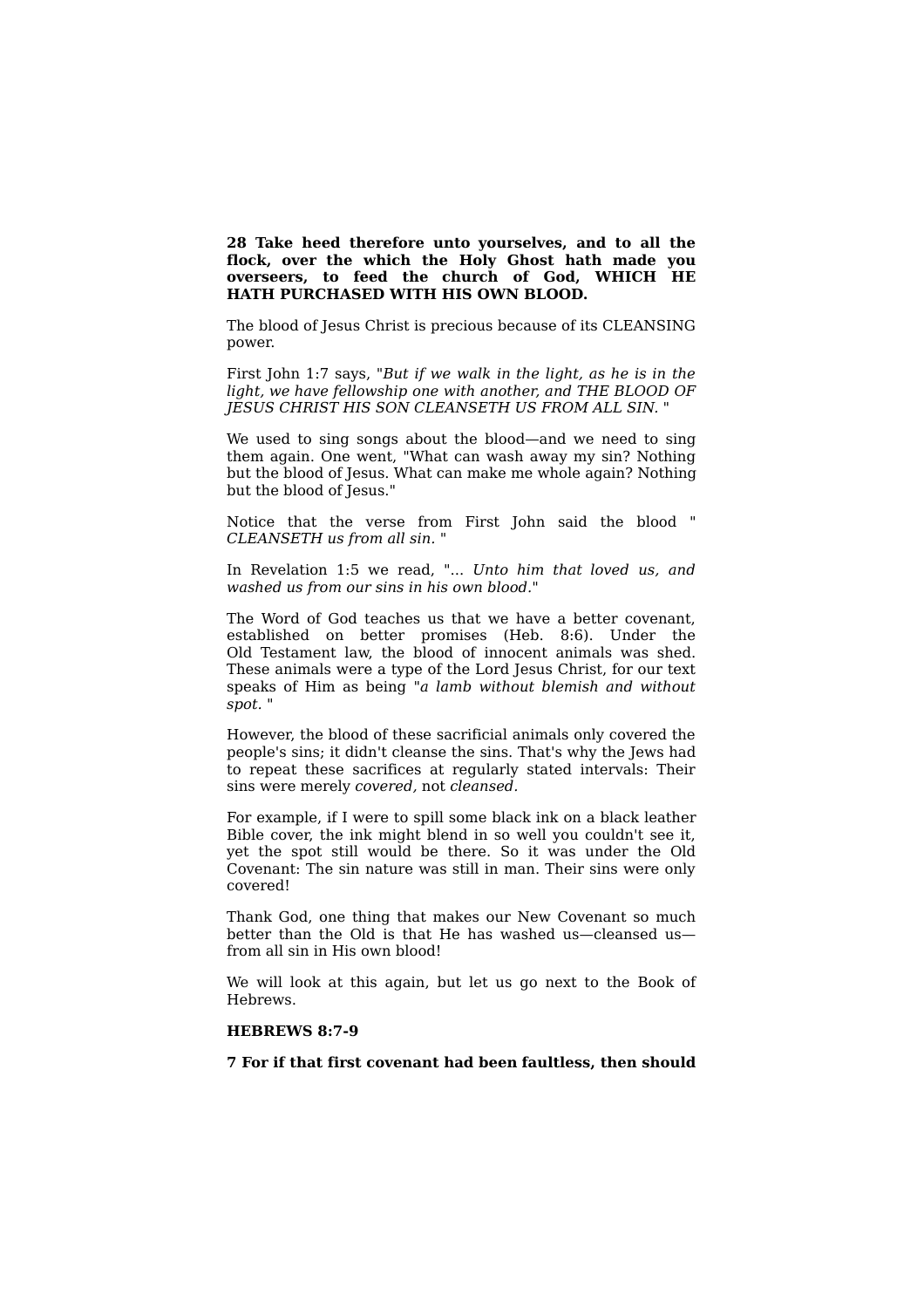**no place have been sought for the second.**

**8 For finding fault with them, he saith, Behold, the days come, saith the Lord, when I will make a new covenant with the house of Israel and with the house of Judah:**

**9 Not according to the covenant that I made with their fathers in the day when I took them by the hand to lead them out of the land of Egypt; because they continued not in my covenant, and I regarded them not, saith the Lord.**

Now skip back to the seventh chapter and notice something the Lord said about that covenant:

#### **HEBREWS 7:25-27**

**25 Wherefore he is able [He is talking about Jesus under the New Covenant who has shed His blood and become our High Priest] also to** 10

**save them to the uttermost that come unto God by him, seeing he ever liveth to make intercession for them.**

**26 For such an high priest became us, who is holy, harmless, undefiled, separate from sinners, and made higher than the heavens;**

**27 Who needeth not daily, as those high priests [under the Old Covenant], to offer up sacrifice, first for his own sins, and then for the people's: FOR THIS HE DID ONCE, when he offered up himself.**

As Hebrews 8:6 says, Jesus obtained *"a more excellent ministry."* Now let's go over to the ninth chapter of Hebrews and see something further about Jesus' redemption of us:

#### **HEBREWS 9:11-14**

**11 But Christ being come an high priest of good things to come, by a greater and more perfect tabernacle, not made with hands, that is to say, not of this building;**

**12 Neither by the blood of goats and calves, but BY HIS OWN BLOOD he entered in ONCE into the holy place, having obtained eternal redemption for us.**

**13 For if the blood of bulls and of goats, and the ashes of an heifer sprinkling the unclean, sanctifieth to the purifying of the flesh: 14 HOW MUCH MORE SHALL THE BLOOD OF CHRIST, who through the eternal Spirit offered himself without spot to God, PURGE YOUR CONSCIENCE from dead works to serve the living**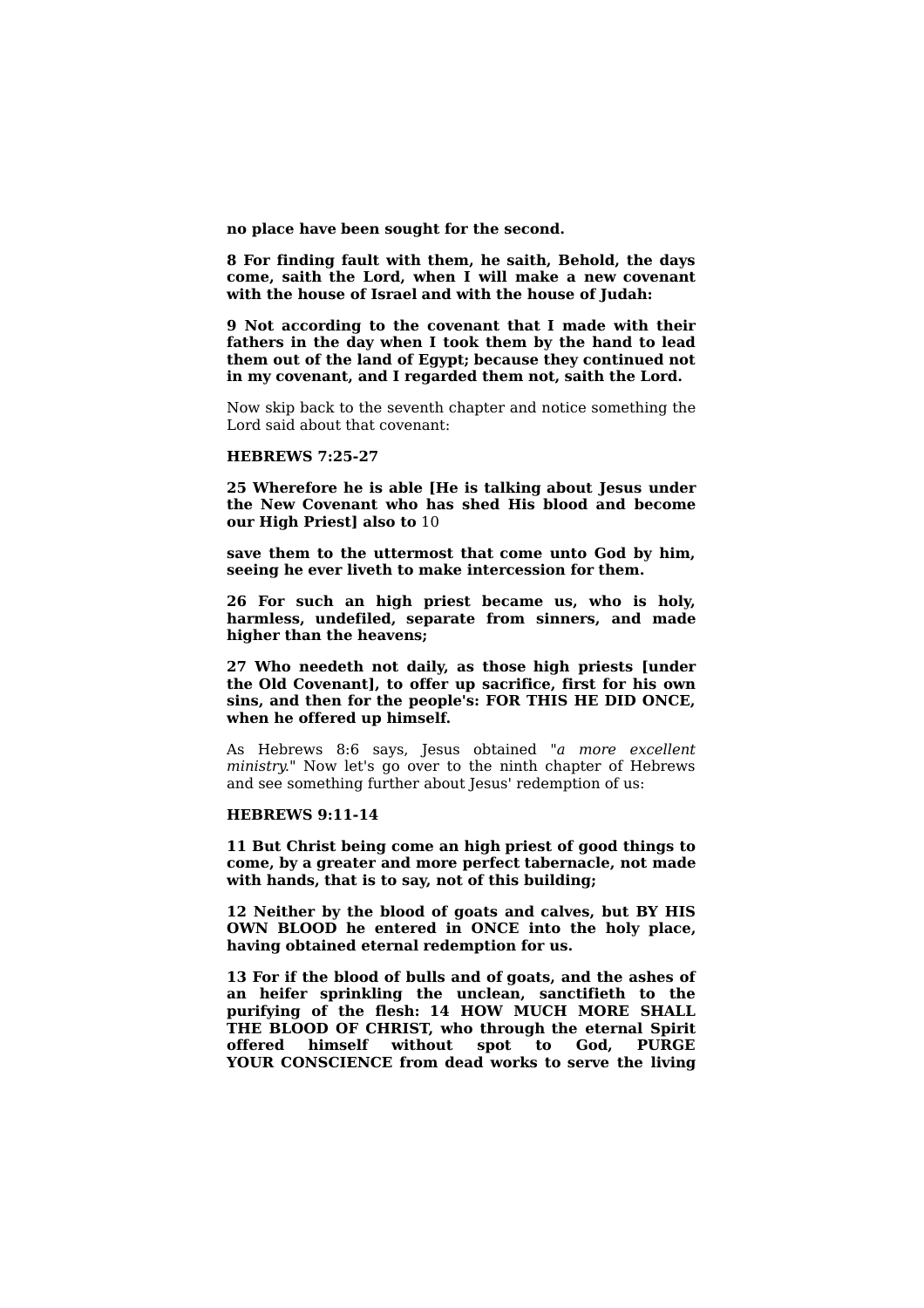# **God?**

Notice again that the blood of Jesus Christ is precious because of its cleansing power.

#### **1 JOHN 1:7**

#### **7 But if we walk in the light, as he is in the light, we have fellowship one with another, and the blood of Jesus Christ his Son CLEANSETH us from all sin.**

John isn't writing to sinners here. We often quote this verse to sinners, but it belongs to Christians. John didn't write this letter to the world; he wrote it to the Church, because he said, *"If we walk in the light.... "* Sinners are not walking in the light. That's the reason they need to come to Jesus, be born again, and get in the light.

I want to emphasize that if we walk in the light as He is in the light, *we have fellowship* with one another. If you're out of fellowship with your brother, you're *not* walking in the light. ( *And the Lord infers in Scripture that there is no cleansing of your sin until you get back to walking in the light!)* Don't get off into one of those little

"bless me" groups that don't fellowship with anybody else. Their leaders say, "No, we forbid you—we *forbid* you—to fellowship."

Think about that! My God! Some pastor is forbidding Christians to fellowship with fellow Christians—their brothers and sisters! A lot of that is going on right now in the church world.

What would you think of a father or a mother who told one of their children, "Don't have anything to do with your brother or sister"? It's exactly the same thing when these leaders say, "Don't have anything to do with them. Don't you fellowship with any other Christians.

There's nobody but us. You just stay with us!" *They're out of fellowship with the Body of Christ!*

They claim everybody else is out of fellowship, but *they're* the ones who are out of fellowship. They need to get right with God.

Because I pastored intelligent, spiritual people for nearly 12 years, I never forbade them to go to other services.

During World War II, I was pastoring a Full Gospel church in East Texas. Three miles on either side of my church were churches of the same denomination. All three churches were on the same highway that went through that town.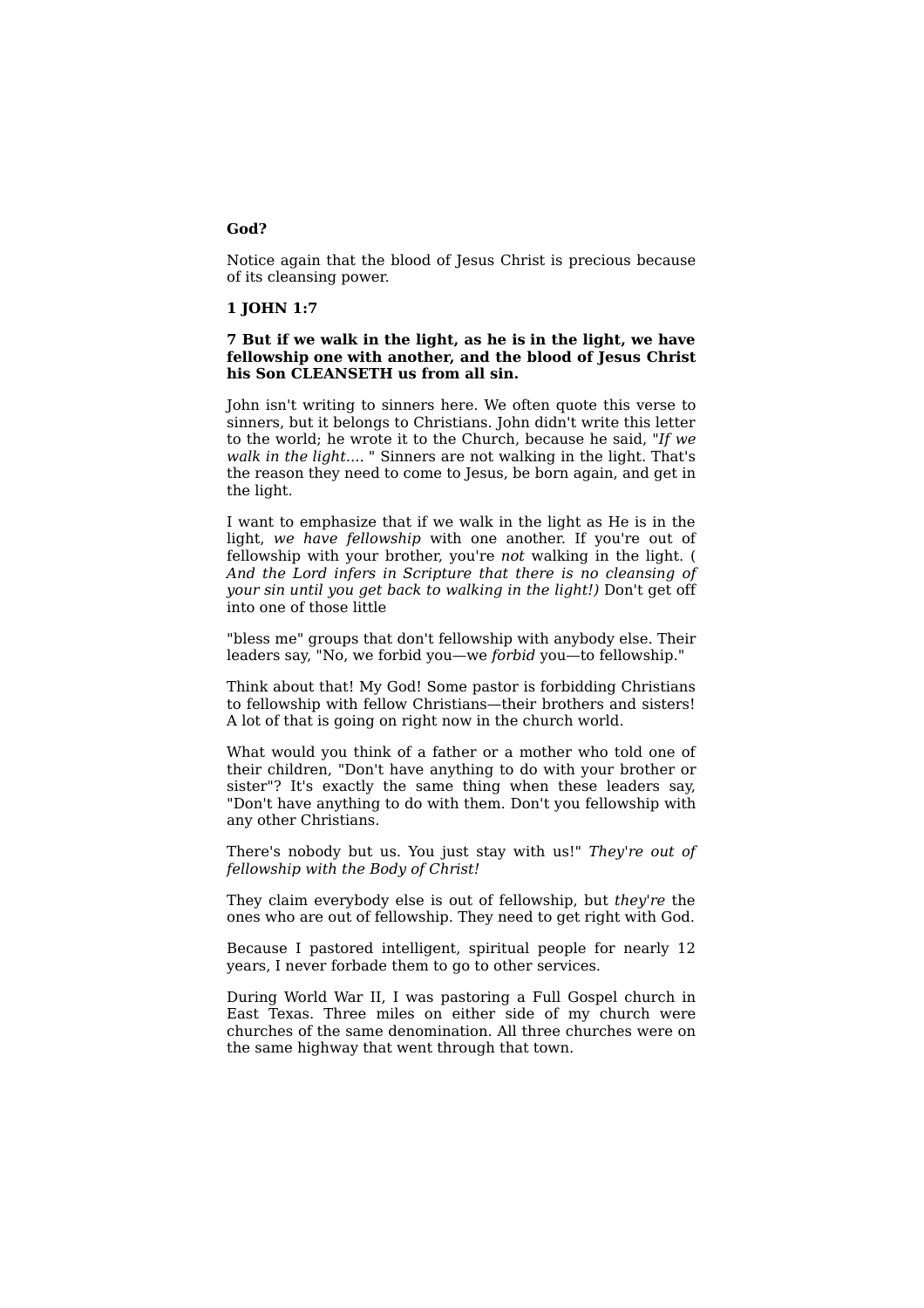A fellow who wasn't of our persuasion came along and put up a tent between me and one of the other churches. (I think he had an ulterior motive, but that's between him and God; I'm not a judge.)

One of the pastors asked me, "What are you going to do about it?"

I said, "Not a thing in the world."

"Well, I'm going to forbid my people to go," he said.

I replied, "You're foolish. Just as sure as you tell them *not* to go, they'll go."

That pastor said, "I think that fellow is wrong, and I'm going to forbid my people to go."

I said, "I agree he's wrong in some of his teachings, but he's right in much of them, too." (I knew you could be wrong in your head and right in your heart.)

"I'm not going to mention the meeting,"

I said. "I'm not even going to mention he's there."

The pastor replied, "Well, he's just as close to you as he is to me. I think he's going to start a church."

I said, "He probably is—I don't know whether or not he is—but there are plenty of people around here, praise God."

"Yeah, but he's liable to get some of *our* members!"

I said, "He's no threat to me. *What threat is a mule barn to a grocery store?"*

(That's exactly what I said to him.) I added, "I'm feeding my people, glory to God!"

Well, that pastor forbade his people to go to the tent meeting, and he lost seven of the best families in his church. In fact, he almost lost his church property as well, because he no longer had the support of the most prosperous members.

I didn't mention that the tent preacher was there at first. Then people kept after me until I finally decided I had to make a public announcement.

So one Sunday morning I said, "I'm going to make one statement, and that's all I'm going to make. We have services here Sunday morning, Sunday night, and Wednesday night. When we have services, I expect you to be here. The rest of the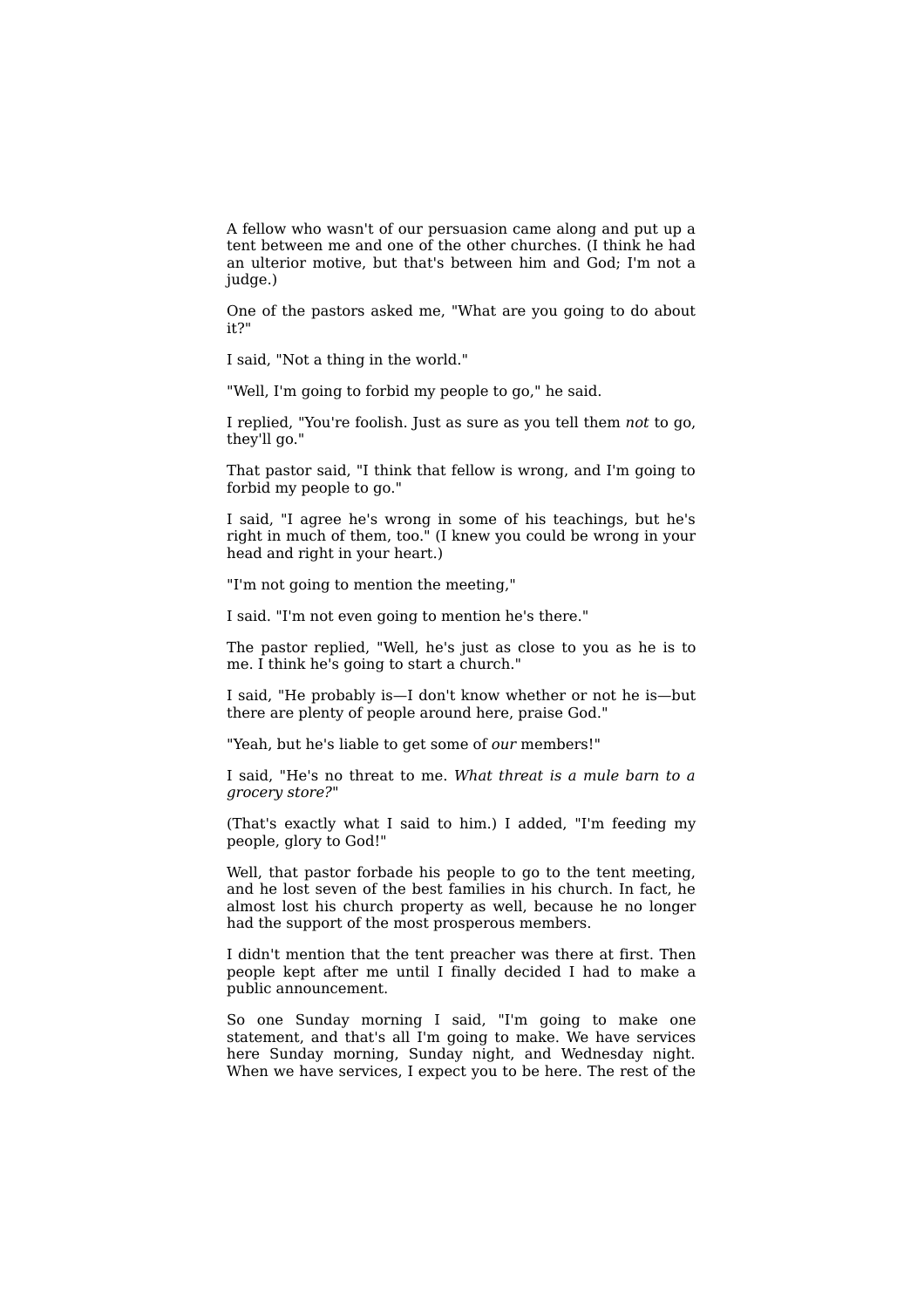time you go wherever you want to. You're intelligent people, but wherever you go, have as much sense as an old cow: Eat the hay and leave the sticks and come on back and let's worship God."

I never lost a member. Actually, in 12 years of pastoral work I never lost any members to other churches. Never.

At least once every three months—and sometimes more often—I would make this announcement to my people: "I want you folks to know that I love you. I have your interests at heart. If there's any other church in town or near here where you can get better fed, grow faster spiritually, and win more souls to Jesus, I insist you go, because I have your welfare at heart." And I meant every word of it.

You see, we ought to be out for the kingdom of God, not for our own kingdom.

What does that have to do with my subject?

"If we walk in the light as he is in the light, *we have fellowship* one with another." Those exclusive little "bless me" clubs are out of fellowship with the rest of the Body of Christ. The people involved don't go anywhere but there.

But, thank God, if we walk in the light as He's in the light, we have fellowship.

With a few? With those whom I select? No, with one another. One another! And if we walk in the light as He is in the light, *the BLOOD,* hallelujah, of Jesus Christ His Son *CLEANSETH us from all sin.*

We all make mistakes—that's just human nature. This body is not redeemed yet (but, thank God, it's going to be one of these days). No one is perfect. There are imperfections in all of us. All of us miss it—we all make mistakes.

You see, *as long as you walk in the light—*even though you may miss it— *there*'s *A CONTINUAL CLEANSING of sin.* When you know you've missed it, of course you confess it to the Lord, and He's faithful and just to forgive you and to cleanse you from all unrighteousness.

Sometimes, however, we miss it and don't even realize it. This happened to me in the early days of my ministry. I pastored various churches nearly 12 years. When I left each of those pastorates I thought I had done a *magnificent* job of pastoring. But after I would be away from that church for a time, I'd grow up a little more spiritually, and realize I'd done a poor job. I was so embarrassed I was ashamed to go back and face the people.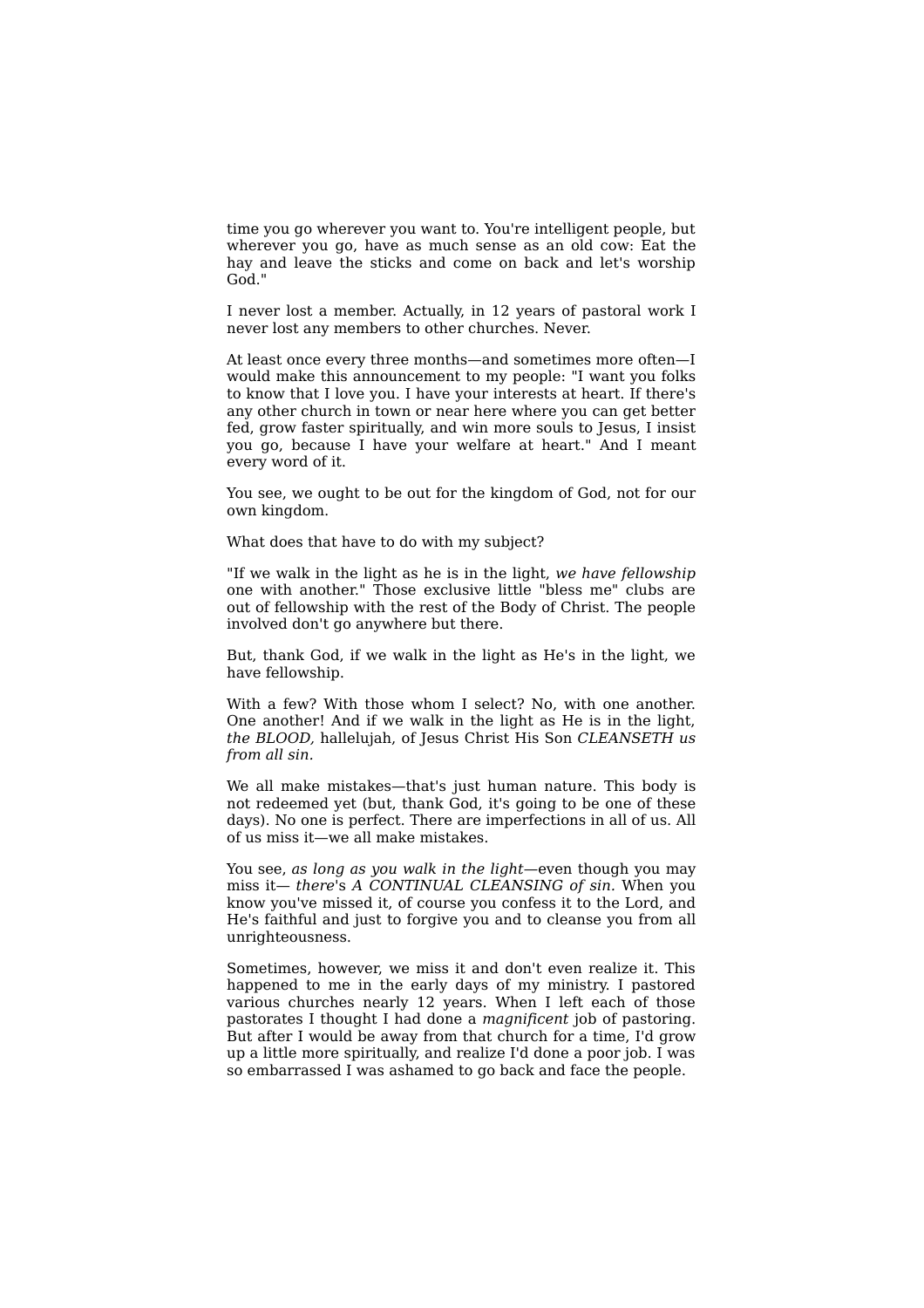But because I had been walking in all the light I had at the time, the Lord cleansed me from my mistakes, faults, failures, and shortcomings.

#### **Chapter 2**

#### **Come to God by the Blood**

The blood of Jesus Christ is precious because of its PACIFYING power.

#### **COLOSSIANS 1:20**

#### **20 And, having made peace through the blood of his cross, by him to reconcile all things unto himself; by him, I say, whether they be things in earth, or things in heaven.**

First, the blood of Christ pacifies *the broken law*—we've all sinned and come short of the glory of God (Rom. 3:23). Through the blood of Jesus' cross, God has made peace, reconciling all things to Himself. God did it!

Second, the blood of Christ pacifies *the guilty conscience.*

I think one of the reasons so many Christians go around feeling so guilty is because we have not magnified the blood of Jesus as we ought. If believers only knew about the power of the precious blood of Jesus Christ, they would no longer have a guilty conscience.

Let's go back to Hebrews 10 and pick up the thought that the Holy Spirit was explaining to the Hebrew Christians:

# **HEBREWS 10:1-22**

**1 For the law having a shadow of good things to come, and not the very image of the things, can NEVER with those sacrifices** [under the Old Covenant] **which they offered year by year continually make the comers thereunto perfect.**

**2 For then would they not have ceased to be offered? because that the worshippers once purged should have had no more conscience of sins.**

In other words, if the Old Covenant sacrifices had been totally effective, the people wouldn't have had a guilty conscience—a consciousness of sin.

**3 But in those sacrifices** [under the Old Covenant] **there is a remembrance again made of sins** 21 **every year.**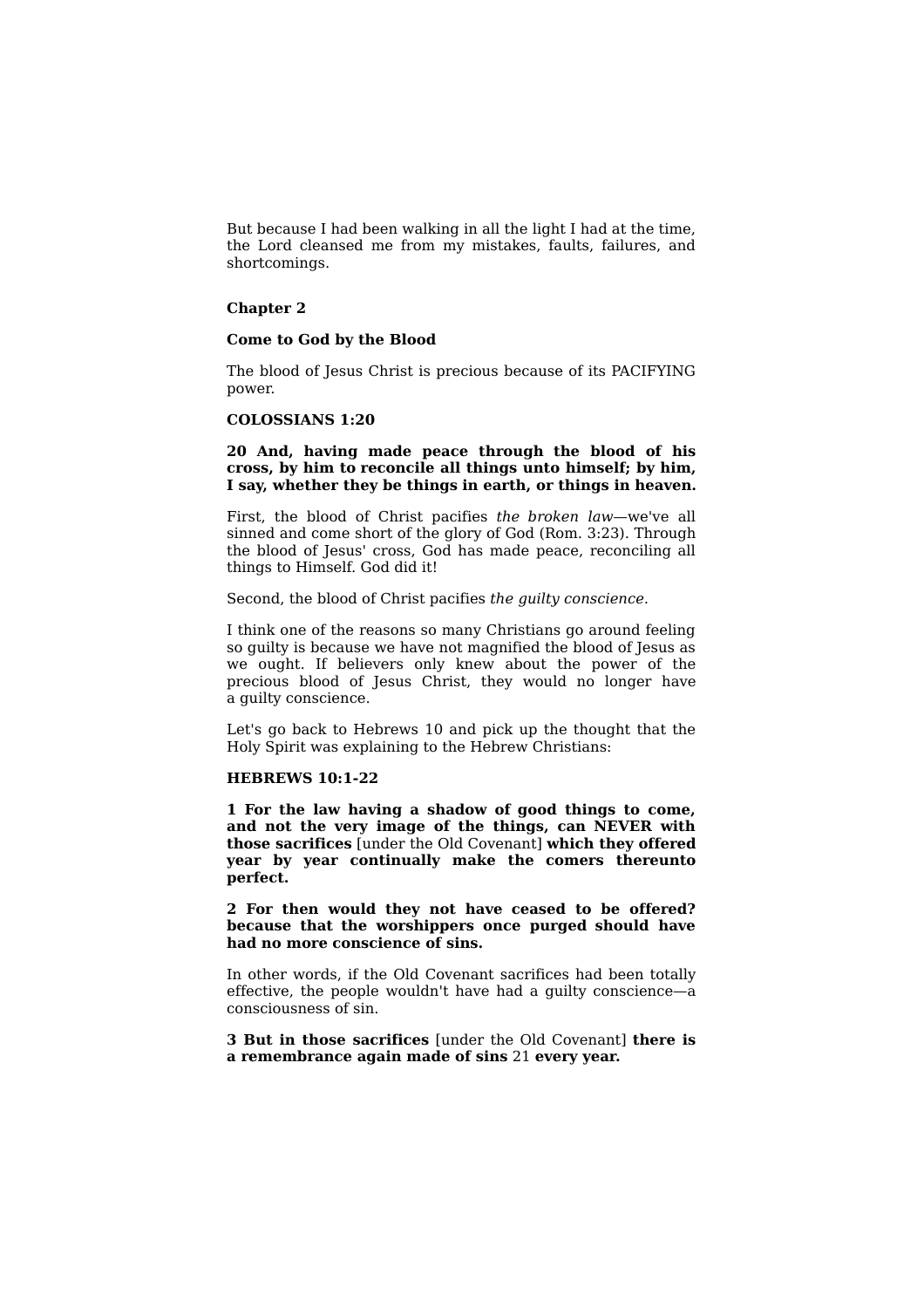**4 For it is not possible that the blood of bulls and of goats should take away sins.**

**5 Wherefore when he** [Jesus] **cometh into the world, he saith, Sacrifice and offering thou wouldest not, but a body hast thou prepared me:**

**6 In burnt offerings and sacrifices for sin thou hast had no pleasure.**

**7 Then said I, Lo, I come (in the volume of the book it is written of me,) to do thy will, O God.**

**8 Above when he said, Sacrifice and offering and burnt offerings and offering for sin thou wouldest not, neither hadst pleasure therein; which are offered by the law;**

**9 Then said he, Lo, I come to do thy will, O God. He taketh away the first, that he may establish the second.**

**10 By the which will we are sanctified through the offering of the body of Jesus Christ ONCE FOR ALL.**

**11 And every priest standeth daily ministering and offering oftentimes the same sacrifices, which can never take away sins:**

**12 But this man, after he had offered one sacrifice for sins FOREVER** [oh, glory!], **sat down on the right hand of God;**

**13 From henceforth expecting till his enemies be made his footstool.**

**14 For by one offering he hath perfected FOREVER them that are sanctified** [glory to God!].

**15 Whereof the Holy Ghost also is a witness to us: for after that he had said before,**

**16 This is the covenant that I will make with them after those days, saith the Lord, I will put my laws into their hearts, and in their minds will I write them;**

**17 And their sins and iniquities will I remember no more.**

**18 Now where remission of these is, there is NO MORE OFFERING for sin.**

**19 Having therefore, brethren, BOLDNESS to enter into the holiest by the blood of Jesus,**

**20 By a new and living way, which he hath consecrated for**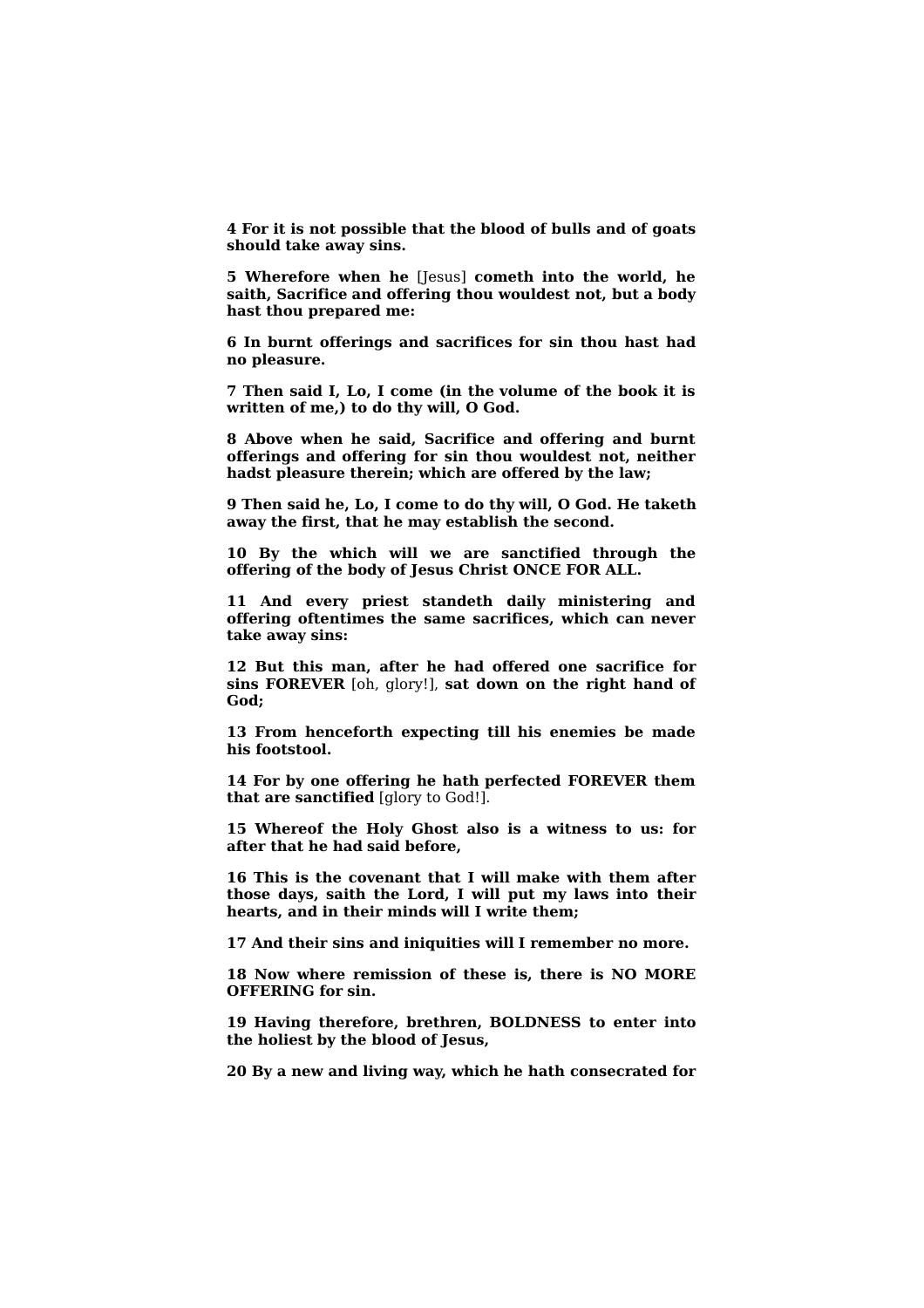**us, through the vail, that is to say, his flesh; 21 And having an high priest over the house of God;**

**22 Let us draw near with a true heart in full assurance of faith, having our hearts sprinkled from an evil conscience, and our bodies washed with pure water** [hallelujah!].

So Jesus' blood is precious because of its pacifying power; it pacifies not only the broken law, but also a guilty conscience.

The blood of Jesus Christ is precious because of its RECONCILING power.

Ephesians 2:13 says, *"But now in Christ Jesus ye who sometimes were far off are made nigh by the blood of Christ."* No, you didn't do it; He did it. It's His blood!

#### Hallelujah!

The blood of Jesus Christ is precious because of its EMBOLDENING power.

Now let's examine Hebrews 10:19.

*"Having therefore, brethren, BOLDNESS to enter into the holiest by the blood of Jesus . . . . "* No, you don't come by your own name, and you don't come by your own righteousness. I don't care how many good works or how much right conduct you have

—you still have to come by the blood of Jesus.

Many people want to get healed *because* they're good Christians. Well, thank God, we ought to. be good Christians, but you're not going to be healed because you're a good (or bad) Christian. *You're going to get healed because you believe in Jesus and His blood!*

This is one of the most difficult concepts to get over to people. I know, because I've been preaching healing for half a century.

I was holding a revival meeting in a certain church and the pastor said, "Brother Hagin, you're a faith and healing preacher.

I've got a question for you." He looked so serious I braced myself for the \$64,000 question—something very difficult.

He told me a story about a man who didn't belong to his church but who sent word asking him to come pray for him. The pastor said, "I went. The fellow had had a stroke and couldn't talk. I didn't know whether he was a Christian or not, but evidently he must have believed in divine healing, because he was looking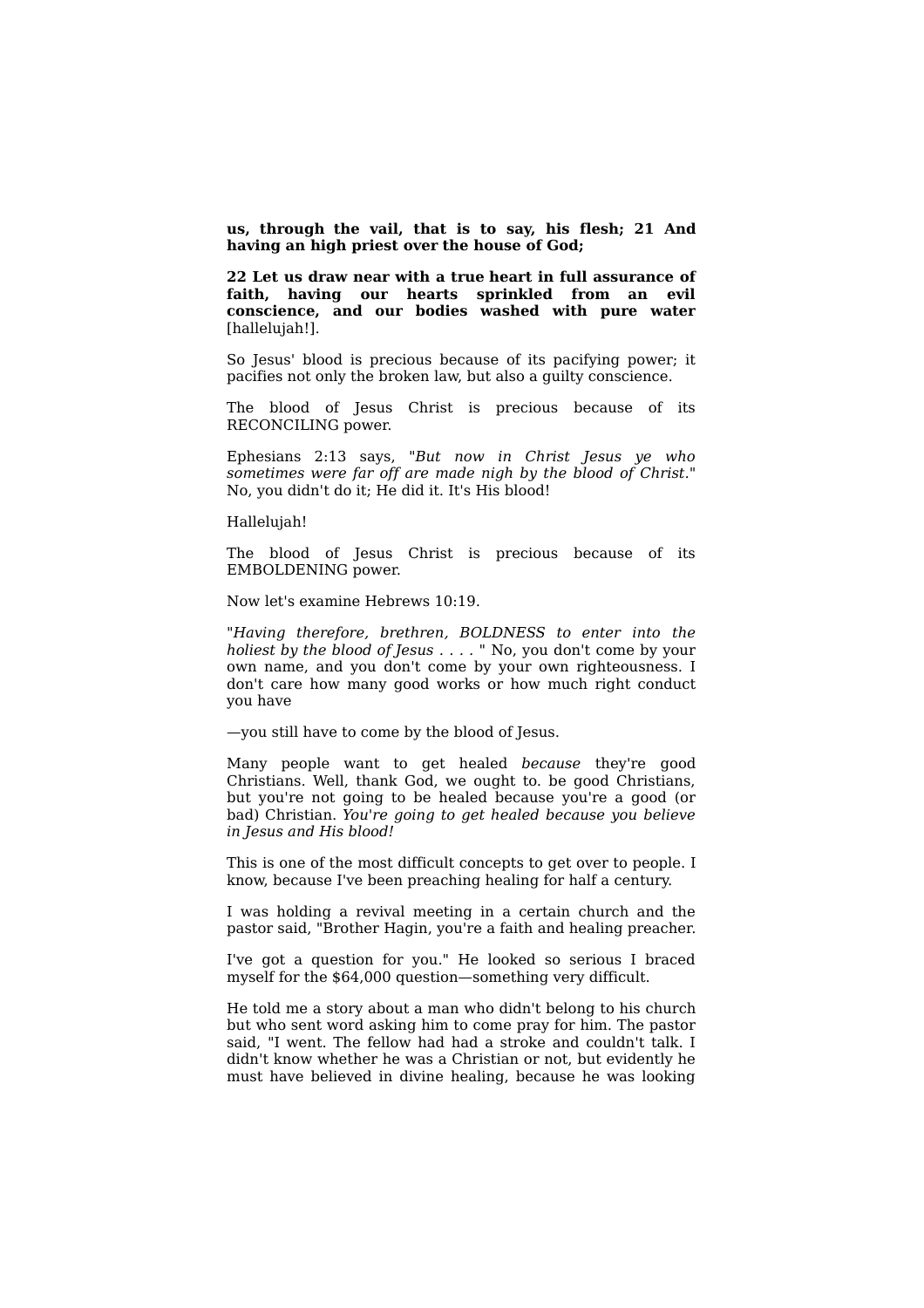for somebody to pray for him."

The pastor anointed him with oil and prayed. He decided to return later when the man wasn't so heavily sedated, thinking he might be able to talk to him then and get him saved and healed.

The pastor told me, "Two or three days later, I was back in the part of town where this man lived, so I went by his house and saw his wife raking leaves in the yard. I stopped my car, got out, and asked, 'Well, how is Mr. So-and-so?' She said, 'Well, he's working.'"

The pastor was astonished. Working!

The man had had a stroke. His left arm and leg were paralyzed. The doctor had said he'd never work another day in his life, and he was 67.

The pastor hurried off to find the man.

He was a carpenter and was shingling a house. The pastor recalled, "His helper was gone, and I saw him climb down the ladder from the roof, take a bundle of shingles in the arm that had been paralyzed three days before, lift the bundle of shingles on his shoulder, and climb up the ladder with it. I sat there and marveled."

"Well, brother," I said, "you haven't asked me anything; you've told me something."

"Wait a minute," he replied. "I'm going to get around to it. You know Sister So-and-so?"

I said, "Yes, I know her." She and her husband were members of his church. They once had been members of a church I had pastored.

The pastor said, "Sister So-and-so is the most dedicated, consecrated Christian I've ever pastored. Now she has a tumor. You prayed for her while you were here last year, and you prayed for her twice in this revival, but she is worse instead of better.

Now she's facing major surgery.

"Why did God heal that man whose spiritual condition we don't know, and here's such a good Christian and she didn't get healed?"

"Aw," I said, "I thought you were going to ask me something hard! That's the easiest thing in the world. I don't know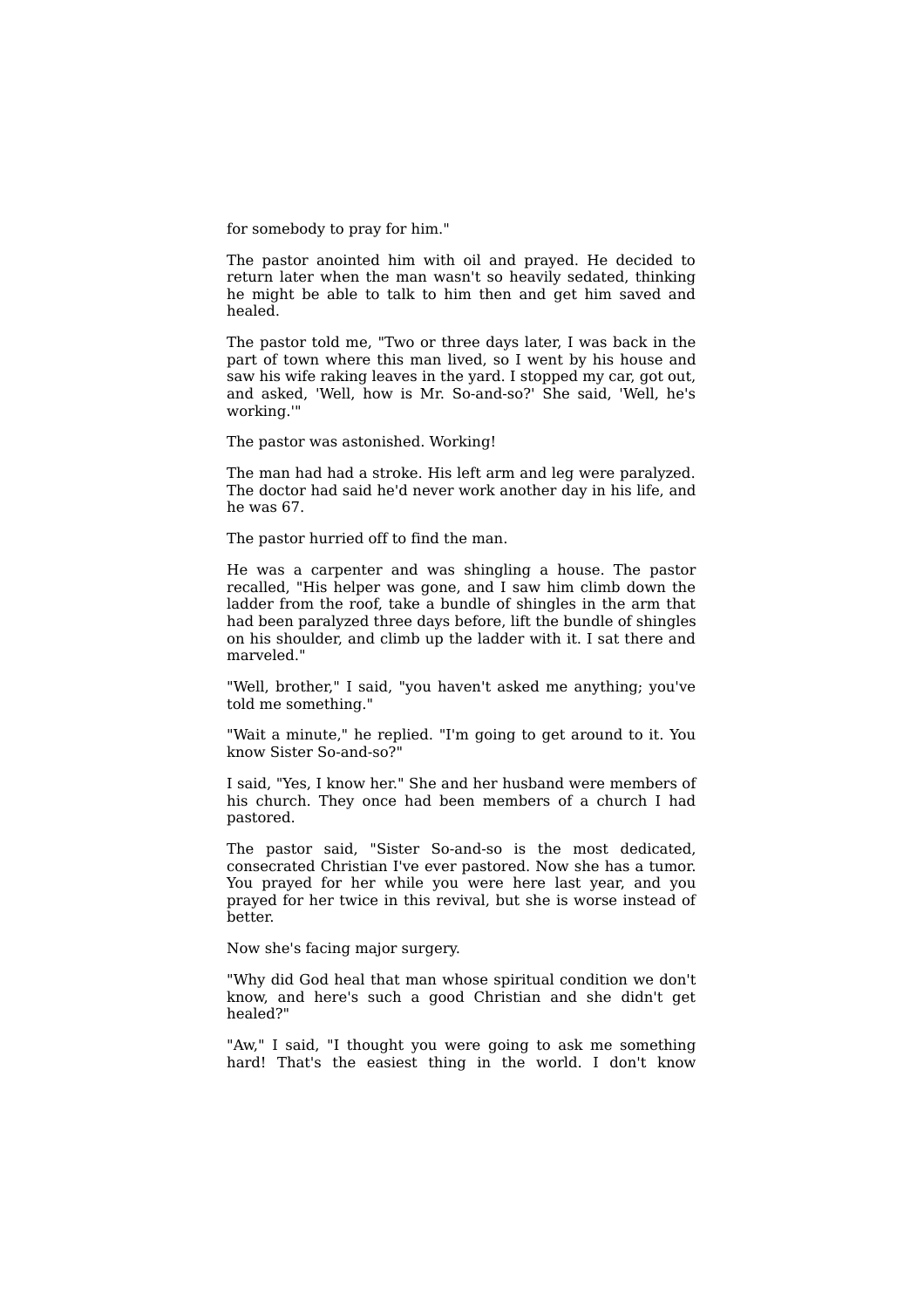anything about the man except that he got healed. But I'm sure of this: Even if he wasn't where he was supposed to be spiritually, he probably was like the publican in the Bible story of the Pharisee and the publican (Luke 18:9-14).

"The Pharisee said, 'I want to thank You, God, that I'm not like other men—I'm better than they are!' He went on to brag about all his good works. The poor publican smote himself on the breast and said, 'God be merciful to me a sinner!' The Bible says that he, not the Pharisee, was justified in the sight of God.

"So I'm sure that the man you prayed for, no matter what his spiritual status was, threw himself over on the mercy of God and received not only forgiveness of sins (if he needed it), but also healing for his body.

"Now, since you've asked me, let me add this: When I laid hands on Sister So-and-so, I heard her say, 'Now, Lord, You know I'm the best Christian in this church.' "

You can't come bragging on yourself, even if you *are* the best Christian in the church, and receive from God. *It's ALL by the blood!*

In fact, when I held healing services in churches, I used to have the people sing the song "Just As I Am, Without One Plea," a song normally sung for an altar call.

I don't care how many good works you've done. I don't care if you are the best Christian in the church. *When you come to God, come boldly by the blood of Jesus Christ, not by your good works.*

We've heard so much preached on the other side of the issue that people seem to want to brag on themselves. Well, we haven't got anything to brag about, no matter how good a Christian we are.

Just throw yourself over upon His mercy.

We saw that Hebrews 10:19 says,

*"Having therefore, brethren, BOLDNESS to enter into the holiest by the blood of Jesus . . . . "* Why do I have the boldness?

Because I'm somebody big? Because I'm a bold or brave person? No, the boldness is produced because I know about the blood of Jesus, hallelujah! I come washed in His blood! I come robed in *HIS* righteousness, glory to God. Not mine, but His!

The next three verses go on to say, *"By a new and living way, which he hath consecrated for us, through the vail, that is to*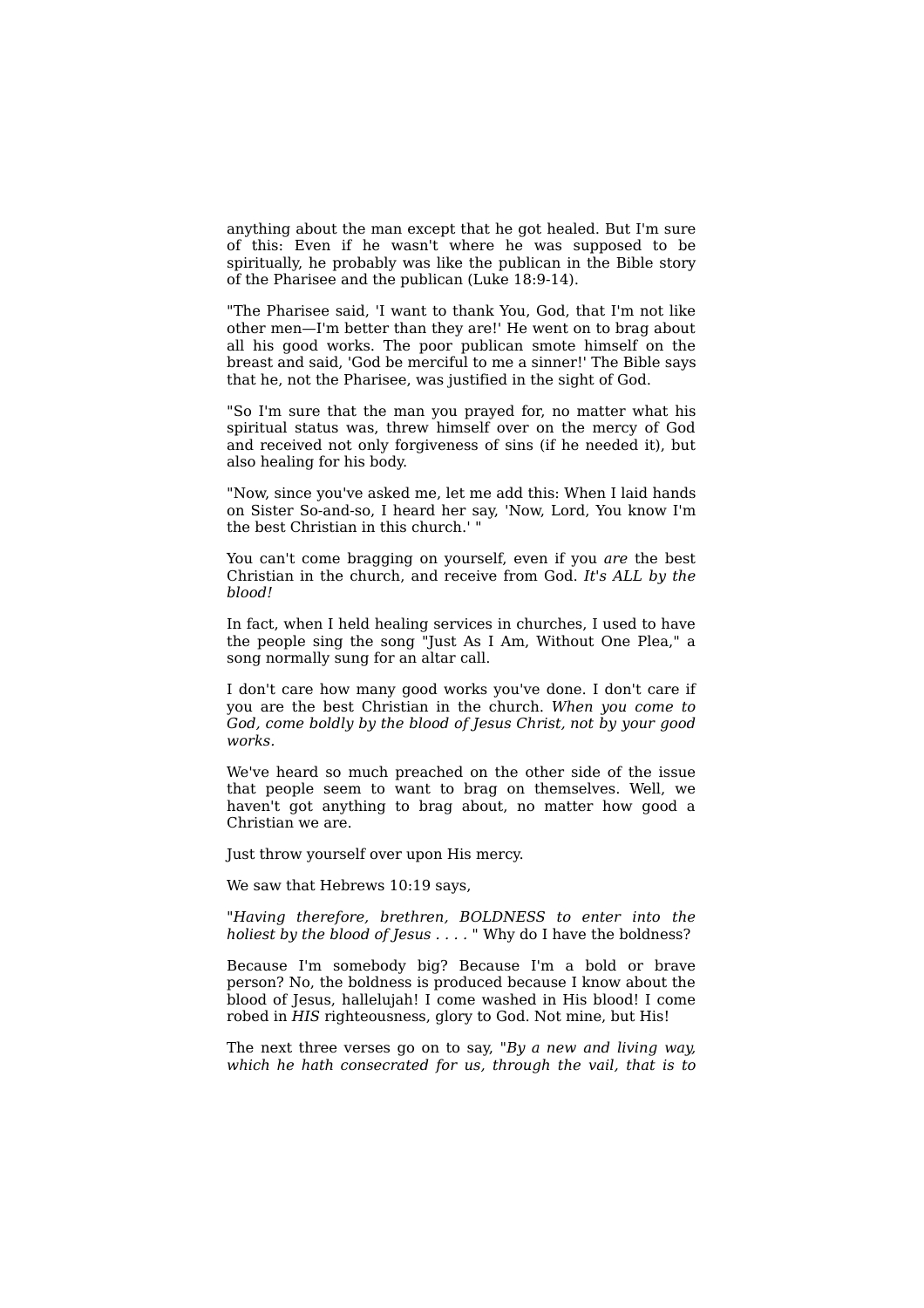*say, his flesh; And having an high priest over the house of God; Let us draw near with a true heart in full assurance of faith, having our hearts sprinkled from an evil conscience* [and you know your heart is your spirit].... "

Remember, the Lord said in Isaiah 43:25, *"I, even I, am he that blotteth out thy transgressions for mine own sake, and will not remember thy sins."* If *He* doesn't remember them, why do *you* want to remember them?

Of course, as long as the devil can keep you thinking of past mistakes, past failures, and past shortcomings, he has you at a disadvantage.

Thank God, what can wash away my sin? NOTHING BUT THE BLOOD OF IESUS!

What can make me whole again?

# NOTHING BUT THE BLOOD OF JESUS!

There is power, power, wonder-working POWER IN THE BLOOD OF THE LAMB!

Hallelujah!

The blood of Jesus Christ is precious because of its OVERCOMING power.

Now notice Revelation 12:11. Do you have your shouting clothes on?

#### **REVELATION 12:11**

**11 And they overcame him** [that's talking about the devil] **BY THE BLOOD OF THE LAMB, and by the word of their testimony; and they loved not their lives unto the death.**

*"The word of their testimony"* would be their right confession. We've preached a lot about faith confessions, and a lot of people have made a lot of confessions. But I don't think they know as much as they should about the blood of the Lamb. The Lord didn't *just* say, "They overcame by the word of their testimony" or "the word of their confession," did He? No, *they overcame by the blood of the Lamb and by the word of their testimony.*

I like another translation that uses the word "because" in this verse: "They overcame him because of the blood of the Lamb and the word of their testimony."

This verse tells us they overcame.

Thank God, there is overcoming power in the blood of Jesus: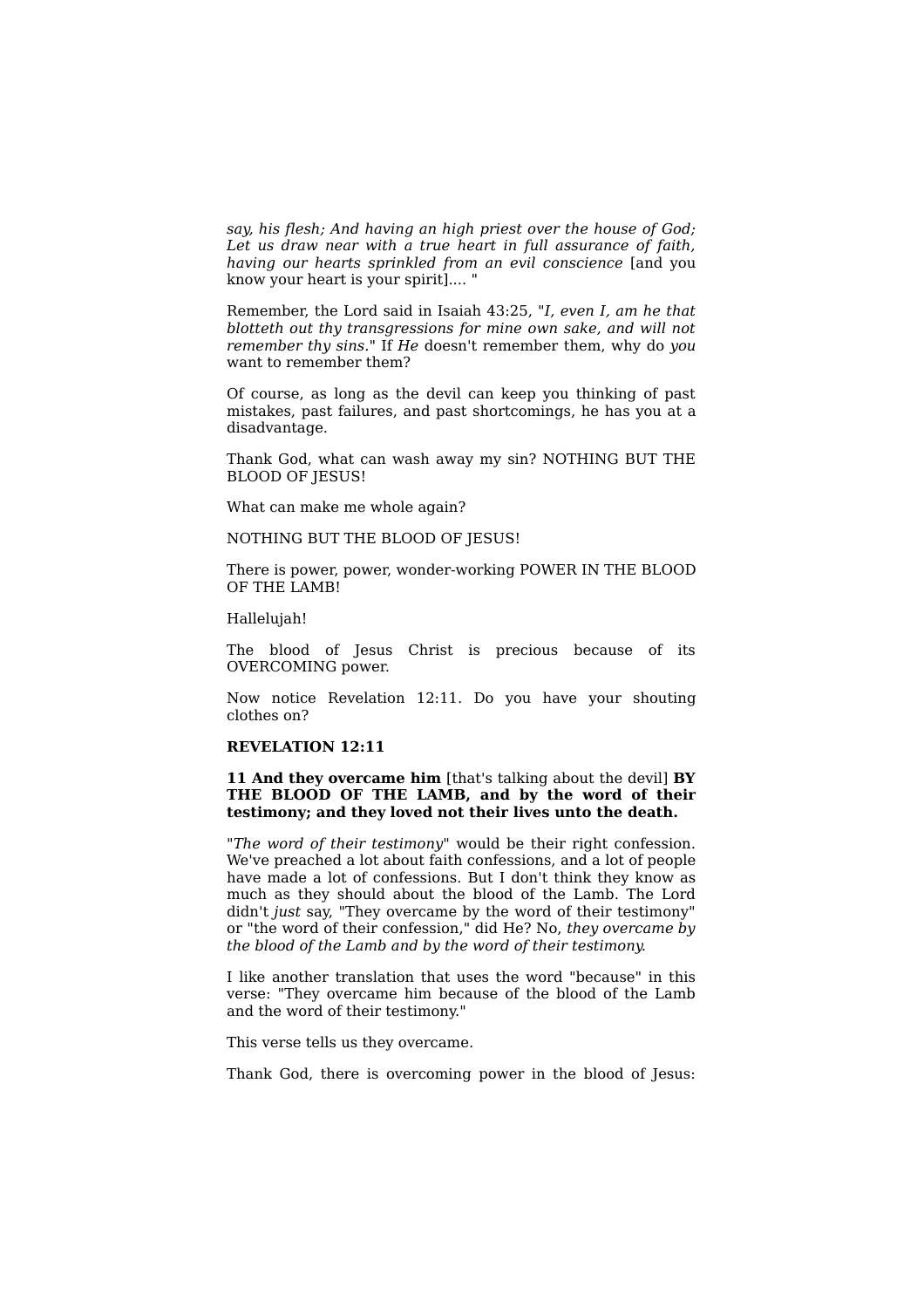power to overcome the world; power to overcome the fear of death; power to overcome the power of the devil; power to overcome all evil. Power in the blood ... the blood ... the precious blood! Can you see why it's so precious?

#### **Chapter 3**

**3**

#### **Pleading the Blood**

I once heard a speaker who had been a spiritualist pastor for nearly 20 years before he was saved. The man said he was sincere and honest; he just didn't know about Jesus.

He said they had all of the gifts of the Spirit *in counterfeit* in his church. (If the devil was going to set up a counterfeit church, naturally he'd pattern it after God's genuine church.)

"We sang the same songs you sing in Christian churches," the man said, "but there was one thing that bothered me. We could sing about the blood of Jesus or the Name of Jesus, but when we began to sing,

*'There's power in the blood,* ' those spirits got agitated."

Yes, Jesus said, "In my Name they'll cast out devils," but did you ever stop to think that the power behind it is all based on the blood? You must take the whole Word of God, not just part of it, to rightly divide the Word about this truth.

When I came into Full Gospel circles, I remember they were always talking about

"pleading the blood." I didn't know what they were talking about until I began to examine the Scriptures on the subject. And I noticed one thing in particular: What they did got results, and you can't argue with success!

About this same time I read a testimony published in a Full Gospel periodical. The author was a woman missionary who had been left behind in a native village to take care of the church while the other missionaries were away.

She went to the main part of that village and was examining some goods when a scorpion stung her. She was out on the street when it fastened itself to her hand, so many of the people saw this.

She said, "I just shook it off and said, 'In the Name of Jesus, I plead the blood!' "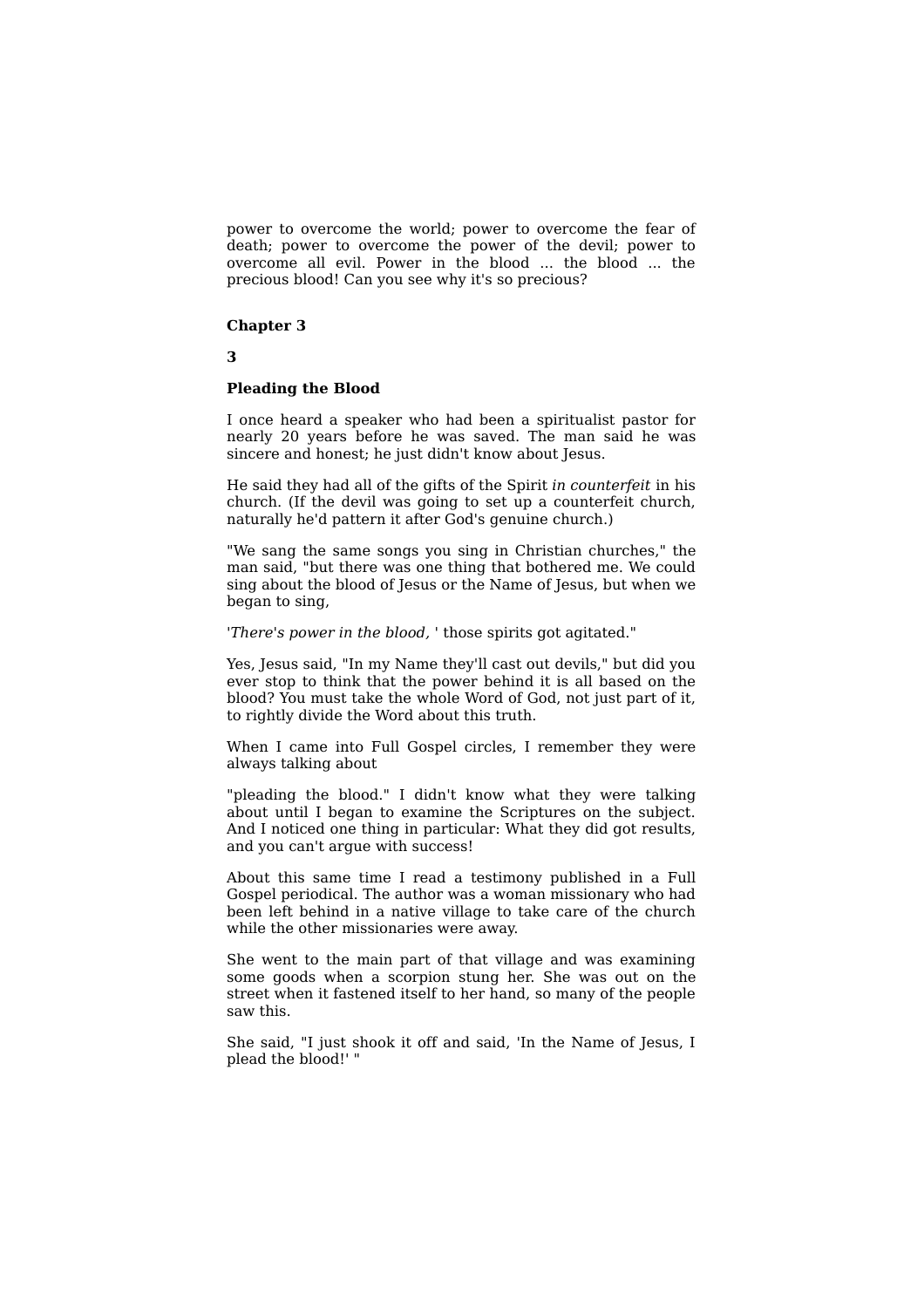(Did you ever stop to think that the Name of Jesus wouldn't work if it weren't for the blood? It all goes together.) The missionary noticed that everyone was watching her, waiting for her to die, because no one had ever survived the sting of that kind of scorpion. There was no antidote for it, either.

But the missionary just went her way, walking back toward the little mission church. The whole village followed, still waiting for her to fall over dead. But nothing happened.

She went inside the church, and the villagers thronged after her. In fact, they couldn't all fit in the church. Since the church was full, the missionary decided to hold a service, even though it was the middle of the afternoon. She was never affected by the scorpion's sting.

She had said, "In the Name of Jesus, I plead the blood against this!" You see, her understanding of the blood was a little different from most people's.

So I picked up that phrase, "In the Name of Jesus, I plead the blood" from those Pentecostals, and all through these years I've always pled the blood in the Name of Jesus. *There's power in the blood,* glory to God! It's worked quite well for me, and it'll work for you, too.

*"And they overcame him* [the devil] *by* [or because of] *the blood of the Lamb, and by the word of their testimony* [confess i o n ] *. . . .*

The blood of Jesus Christ is precious because of its SONG-INSPIRING power.

#### **REVELATION 5:9**

**9 And they sung a new song, saying, Thou art worthy to take the book, and to open the seals thereof: for thou wast slain, and hast redeemed us to God BY THY BLOOD** [glory to God] **out of every kindred, and tongue, and people, and nation ....**

This is a new song for new souls in a new sphere.

Let us look once again at Revelation 1:5, 37 *" . . . U n t o him that loved us, and washed us from our sins in his own blood."*

*PRAYER: Heavenly Father, thank You for thy precious holy Word. Thank You for the blood. Redeemed! Not with corruptible things, such as silver or gold, but by the blood of the Lamb of God—Jesus!*

*Thank You, Heavenly Father, for the fellowship we have with*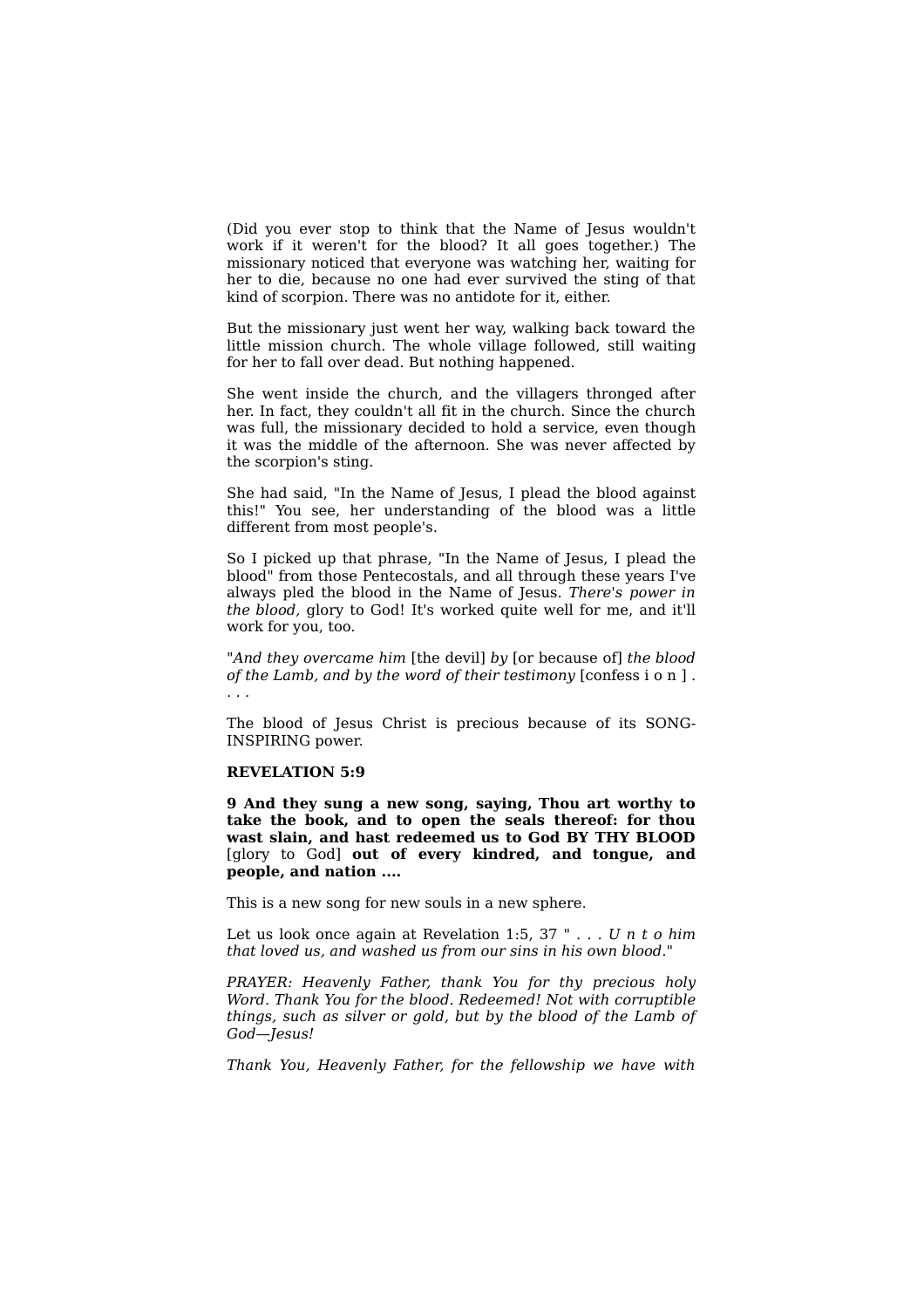*You. We have fellowship with the Father, with the Son, and with the Holy Spirit. We have fellowship one with another because we're walking in the light, and the blood of Jesus Christ cleanses us from all sin.*

*I'm clean—I'm clean—I'm CLEAN*

*because the blood of Jesus Christ has made me clean. He hath put away sin, thank God, by the sacrifice of Himself!*

#### **A Sinner's Prayer to Receive Jesus as Savior**

Dear Heavenly Father,

I come to You in the Name of Jesus.

Your Word says, *"... him that cometh to me I will in no wise cast out"* (John 6:37), so I know You won't cast me out, but You take me in and I thank You for it.

You said in Your Word, *"Whosoever shall call upon the name of the Lord shall be saved"* (Rom. 10:13). I am calling on Your Name, so I know You have saved me now.

You also said *"... if thou shalt confess with thy mouth the Lord Jesus, and shalt believe in thine heart that God hath raised him from the dead, thou shalt be saved. For with the heart man believeth unto righteousness; and with the mouth confession is made unto salvation"* (Rom. 10:9-10). I believe in my heart Jesus Christ is the Son of God. I believe that He was raised from the dead for my justification, and I confess Him now as my Lord.

Because Your Word says, *"... with the heart man believeth unto righteousness ..."* and I do believe with my heart, I have now become the righteousness of God in Christ (2 Cor. 5:21)... And I am saved!

Thank You, Lord!

Signed \_\_\_\_\_\_\_\_\_\_\_\_\_\_\_\_\_\_\_\_\_\_\_\_\_\_\_\_\_\_\_\_\_

Date \_\_\_\_\_\_\_\_\_\_\_\_\_\_\_\_\_\_\_\_\_\_\_\_\_\_\_\_\_\_\_\_\_\_\_